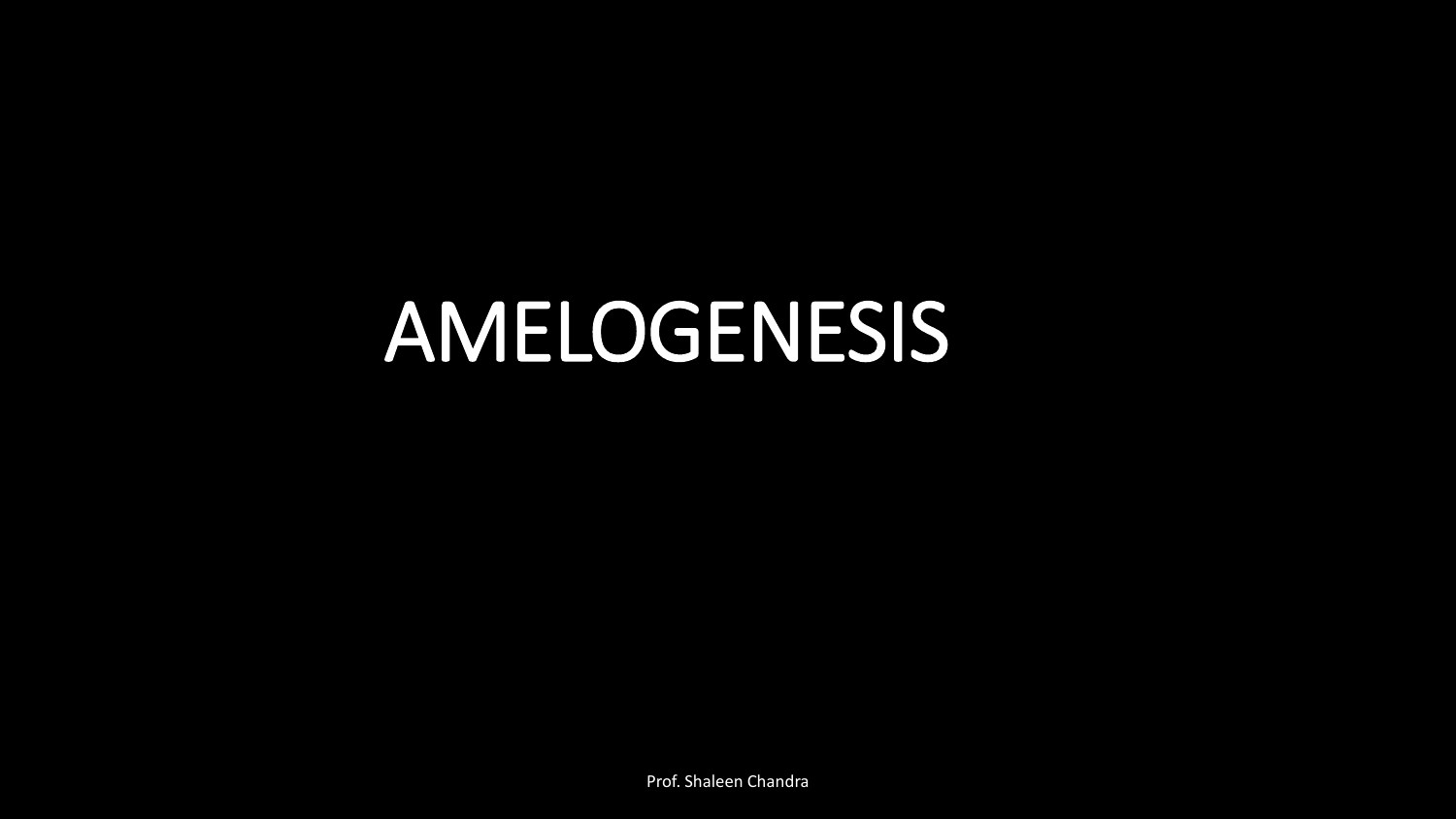# Epithelial Enamel Organ

- Outer Enamel Epithelium
- Stellate Reticulum
- Stratum Intermedium
- Inner Enamel Epithelium
- Cervical Loop

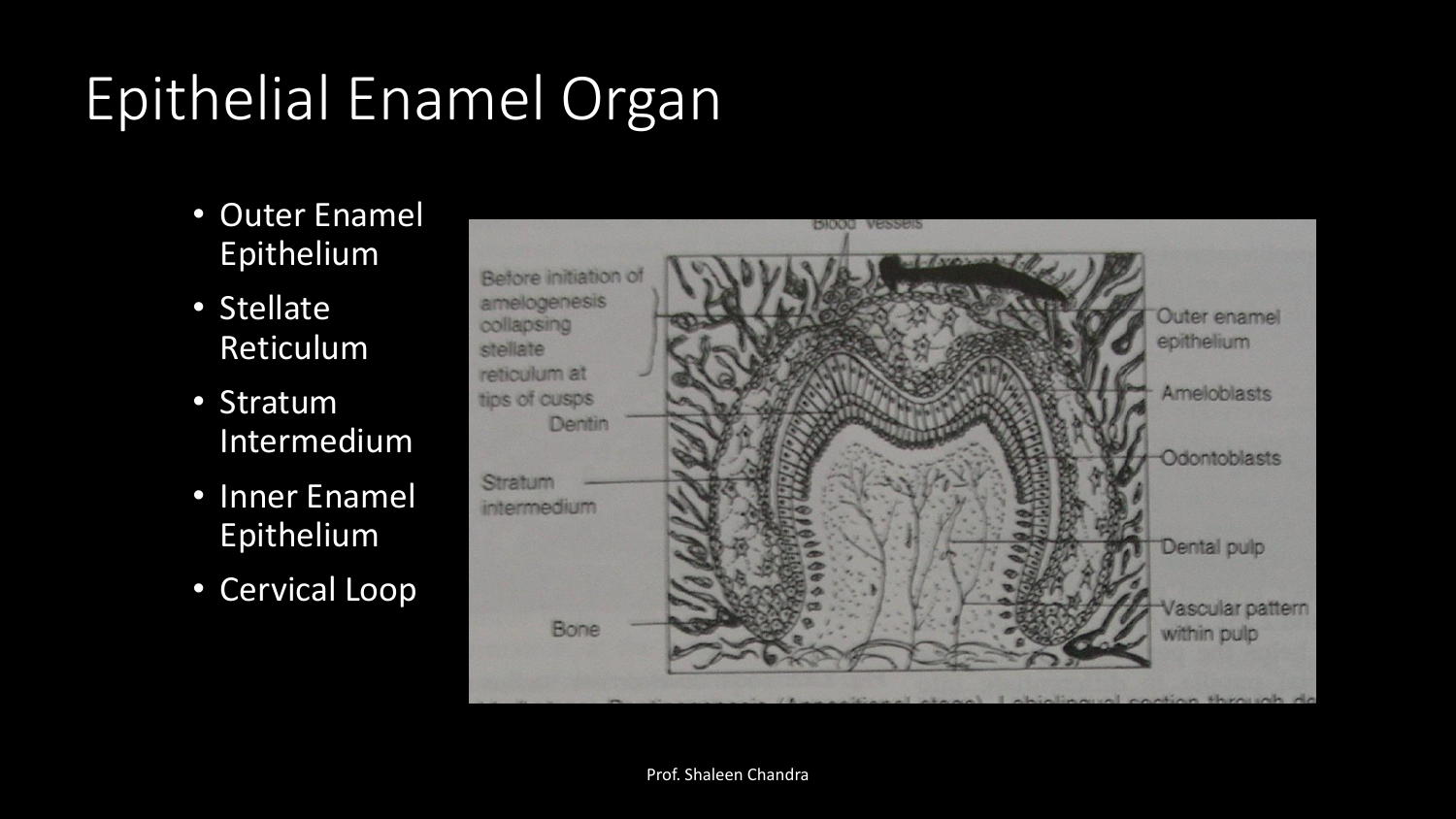# Life Cycle of Ameloblasts

- Morphogenic stage
- Organizing Stage
- Formative Stage
- Maturative Stage
- Protective Stage
- Desmolytic Stage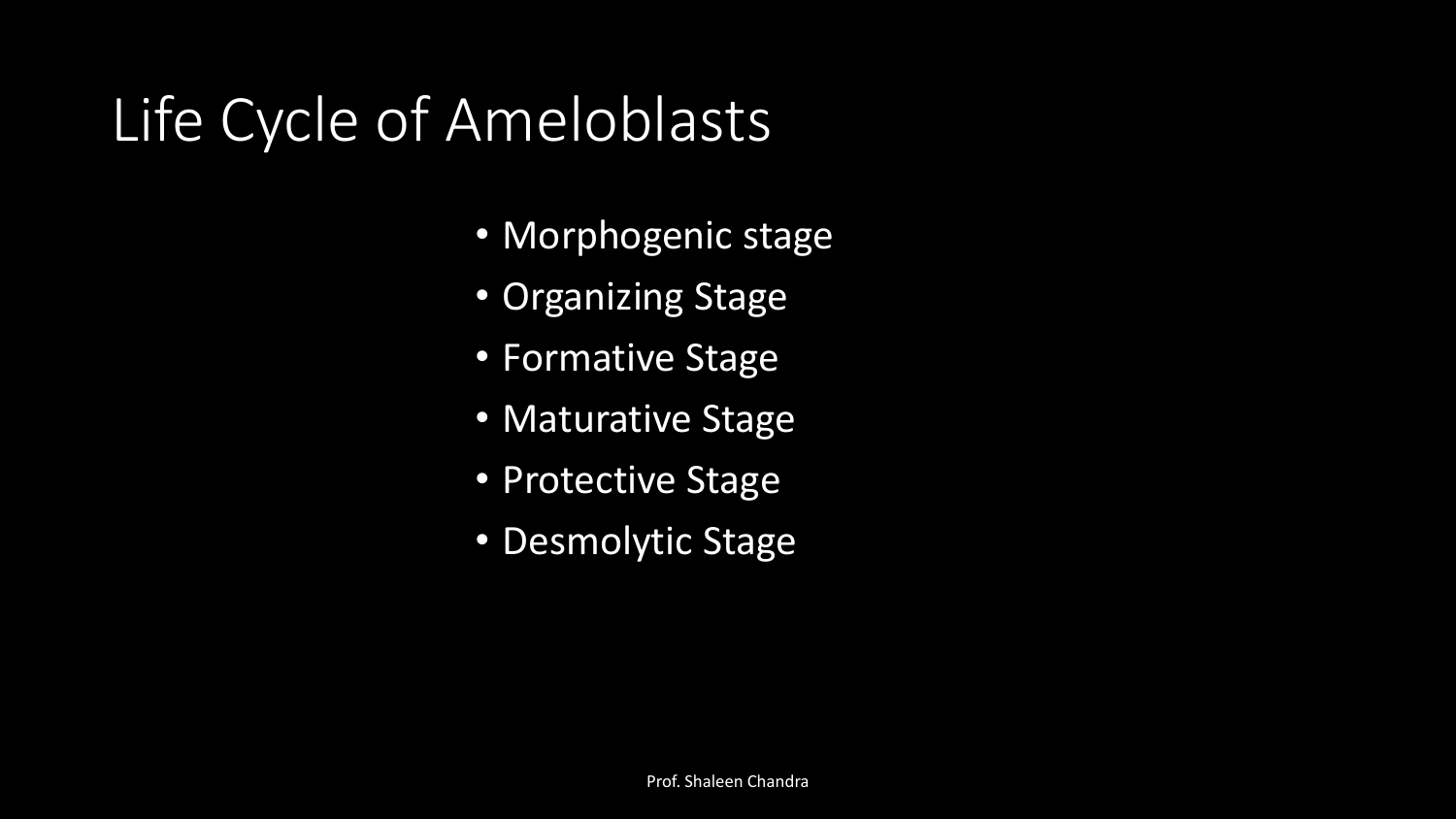## Morphogenic Stage

end

- Cell Short Columnar
- Large oval nucleus
- Golgi apparatus and mitochondria are located at proximal

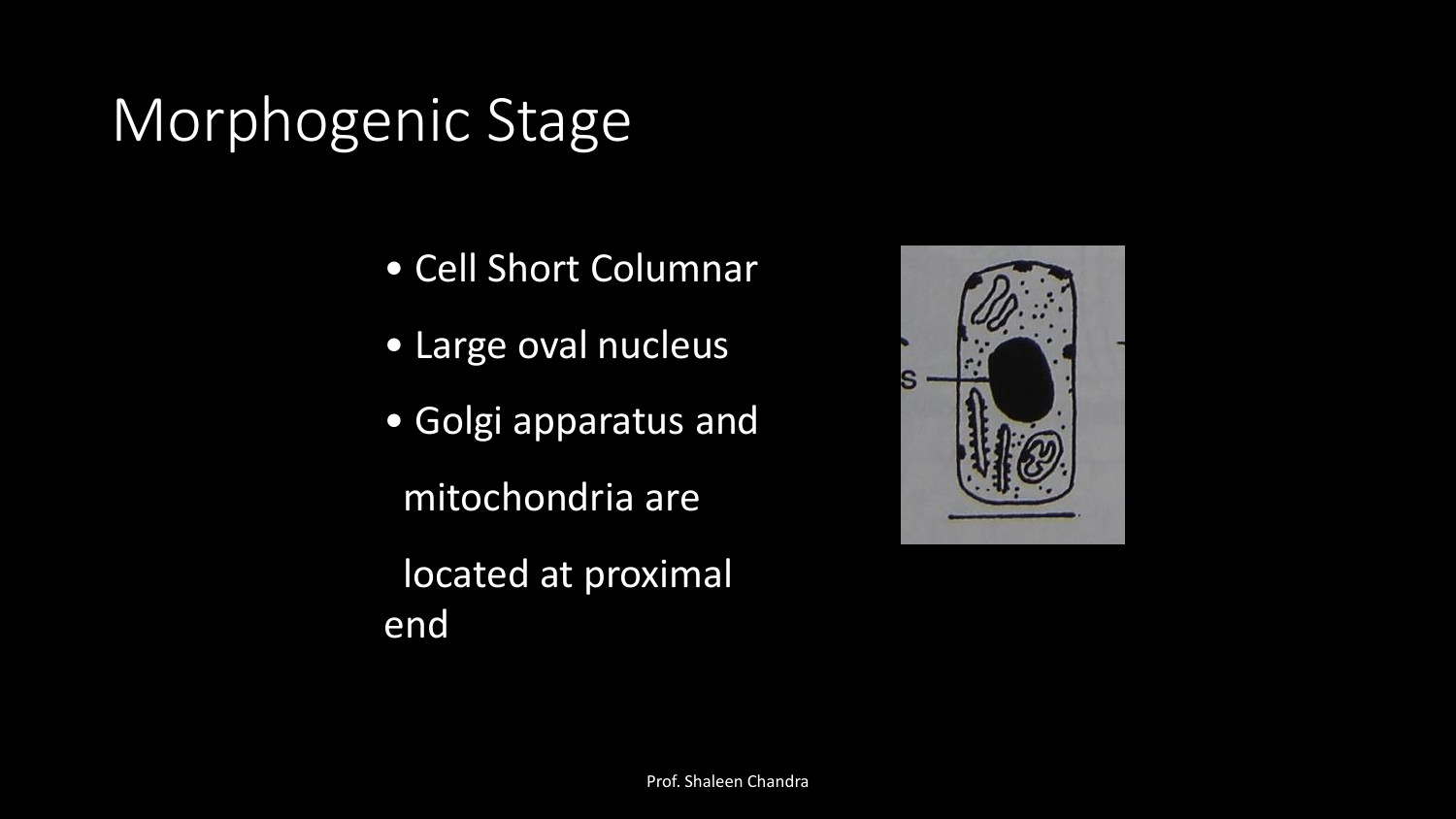# Organizing Stage

- Cells become Longer
- Reversal of Polarity occurs by migration of Golgi apparatus and centrioles to distal parts of the cell.
- Nuclei shifts to the Proximal part of the cell.
- Amount of Rough E. R. increases
- Basal lamina supporting ameloblasts disintegrates after dentin formation
- change in nutritional supply of ameloblasts occurs

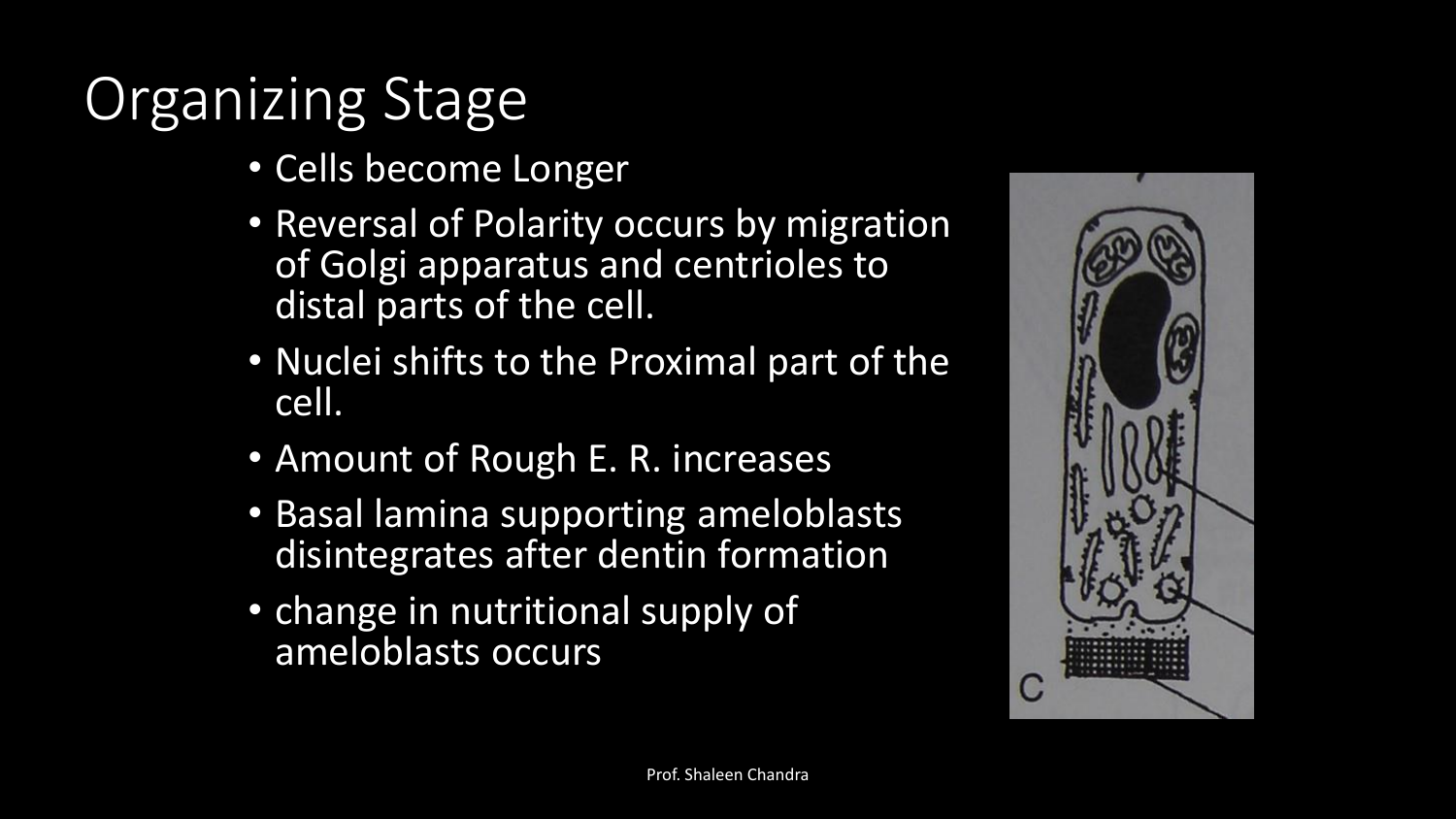## Formative Stage

- This stage starts after first layer of Dentin is laid down
- Development of a blunt process occurs on ameloblast surface.
- It penetrates basal lamina to enter predentin

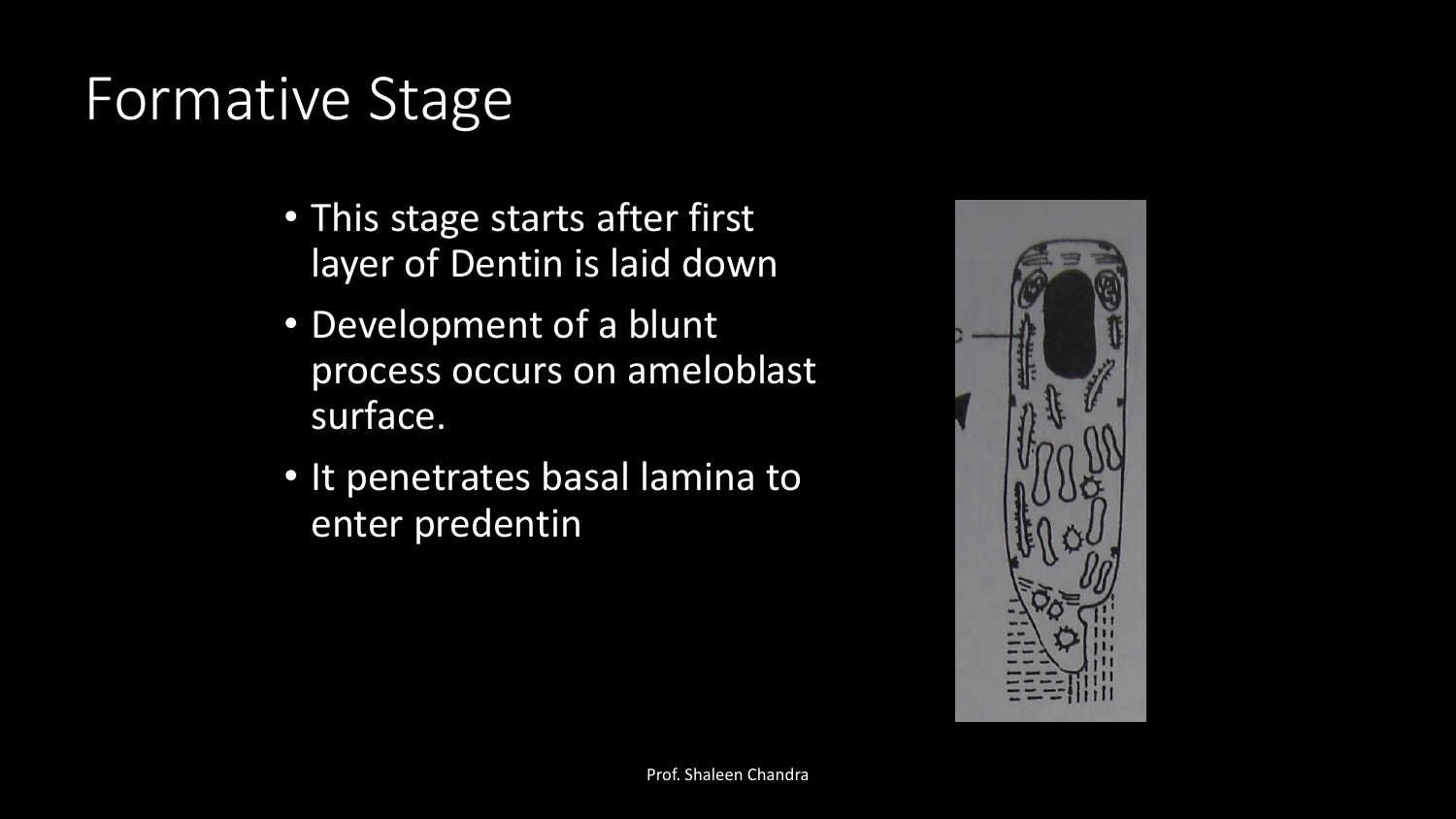# Maturative or Mineralizing Stage

- Enamel maturation occurs after most of Enamel Matrix in occlusal or incisal areas is laid down
- Ameloblasts are slightly reduced in length with appearance of microvilli at their distal surface
- Most of the organelles associated with formation of enamel are enclosed in phagocytic vacuoles and are digested by lysosomal enzymes

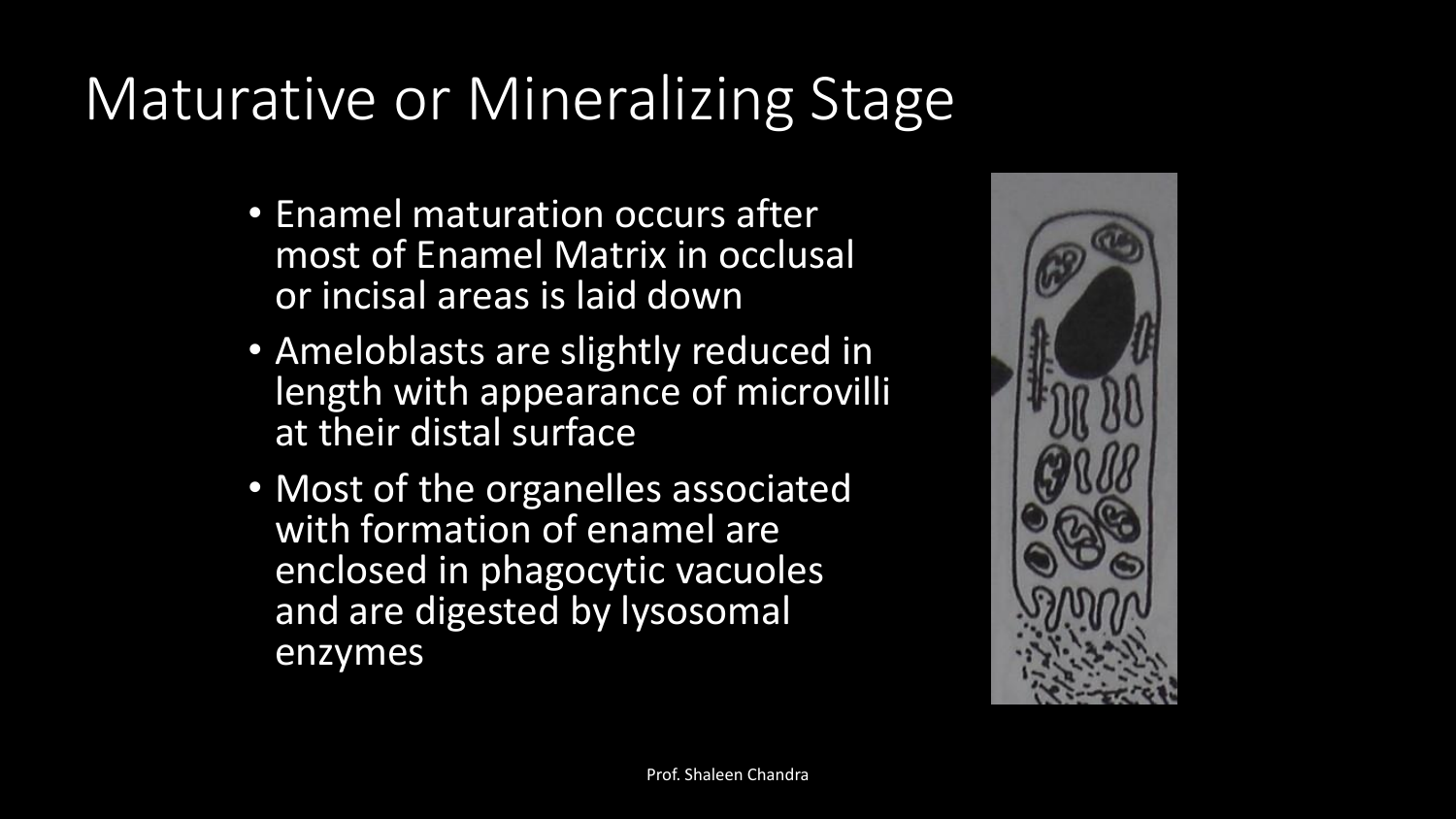#### Protective Stage

- After mineralization of Enamel is complete, ameloblasts loose their striated boarder and also the shape.
- These cells form the reduced enamel epithelium over the newly formed enamel. It prevents connective tissue from coming in contact of enamel till eruption **occurs**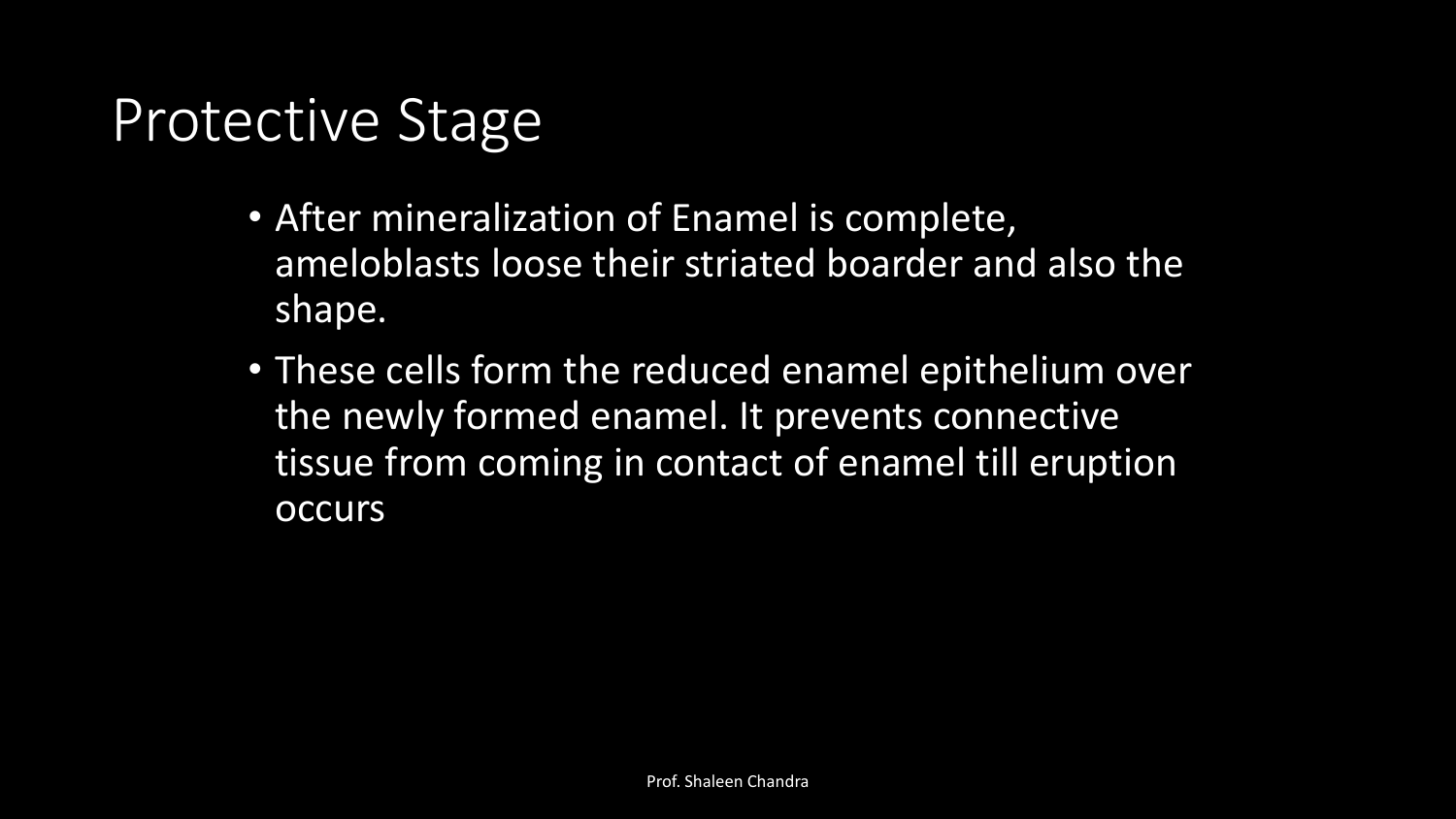## Desmolytic Stage

- The reduced enamel epithelium induces atrophy of connective tissue separating it from Oral epithelium and helps in eruption of tooth.
- Premature degeneration of REE can result in soft tissue impaction of tooth due to failure of desmolysis of connective tissue between tooth and oral epithelium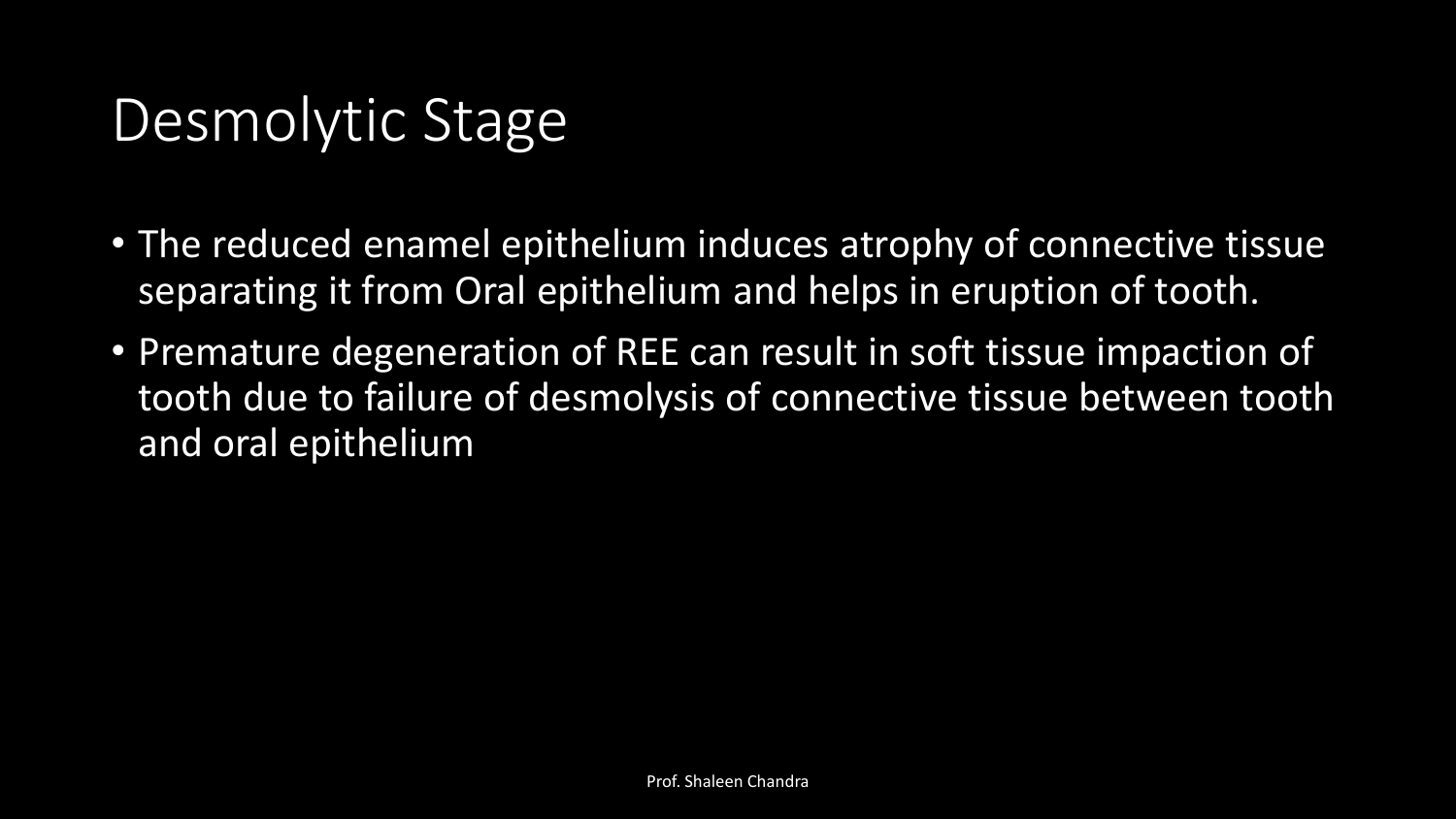## Amelogenesis

- Consists of two processes:
	- Formation of Enamel Matrix
	- Mineralization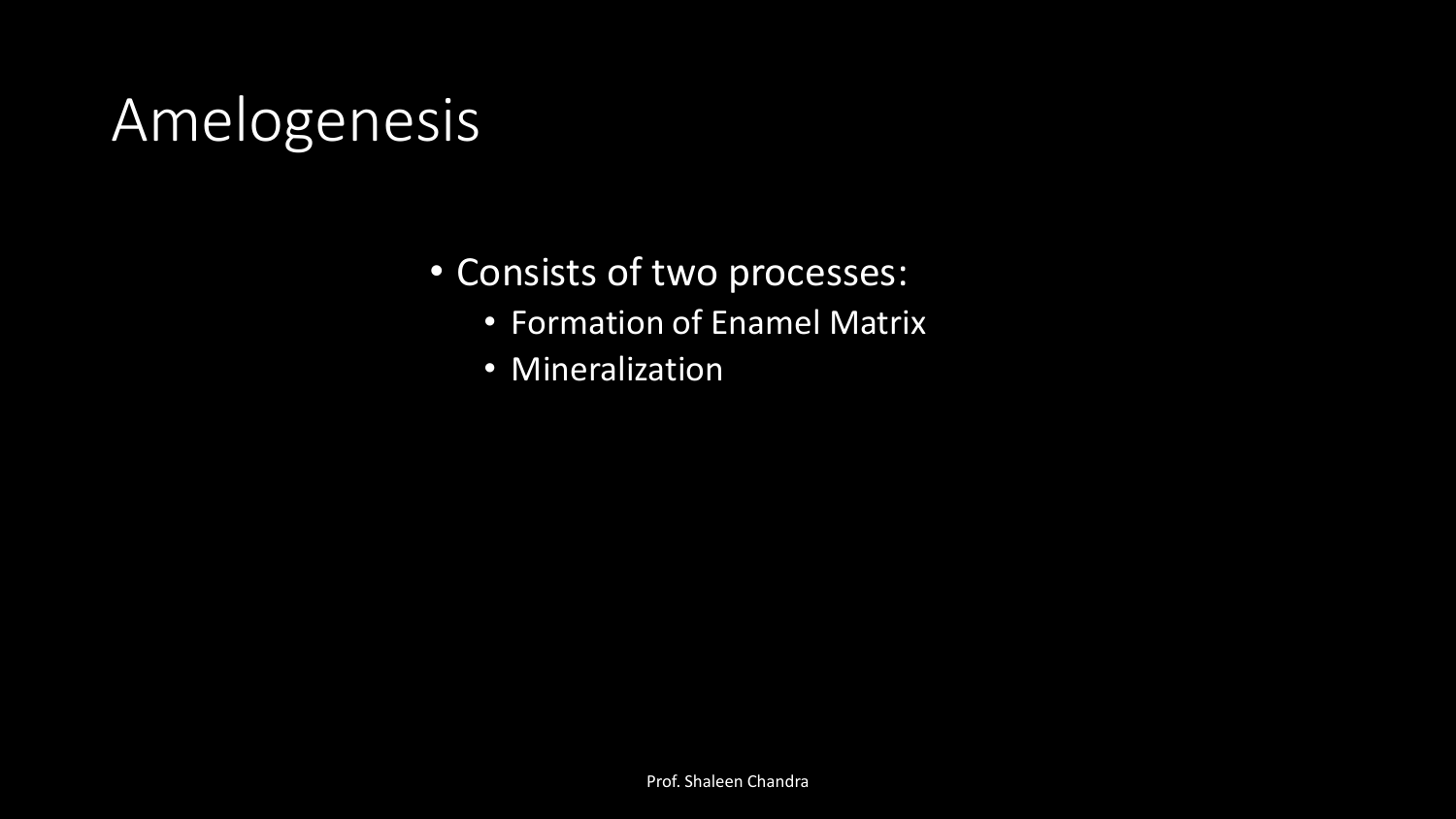## Formation of Enamel Matrix

- Secretory activity of ameloblasts starts after some of the dentin is laid down.
- Dentinoenamel Membrane
- Because of presence of this membrane, Enamel rods are not in direct contact with Dentin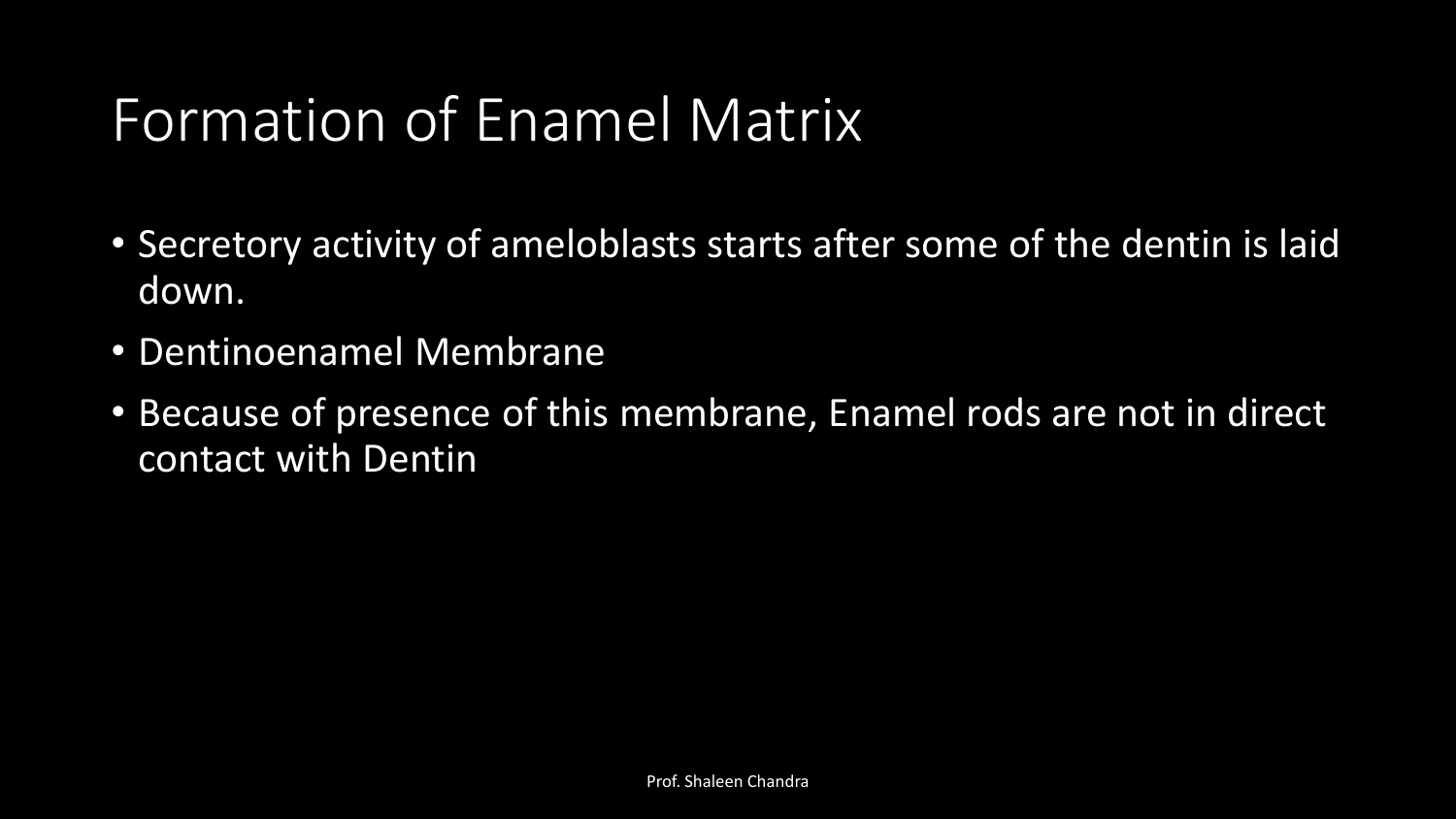## Development of Tomes Processes

- Surface of Ameloblasts producing enamel is rough. They inter-digitate with enamel rods produced by them.
- The long axis of enamel rods is not parallel to long axis of ameloblasts.
- The projections of Ameloblasts into enamel Matrix are called as Tomes' Processes.
- These processes contain typical secretory granules, rough E. R. & Mitochondria



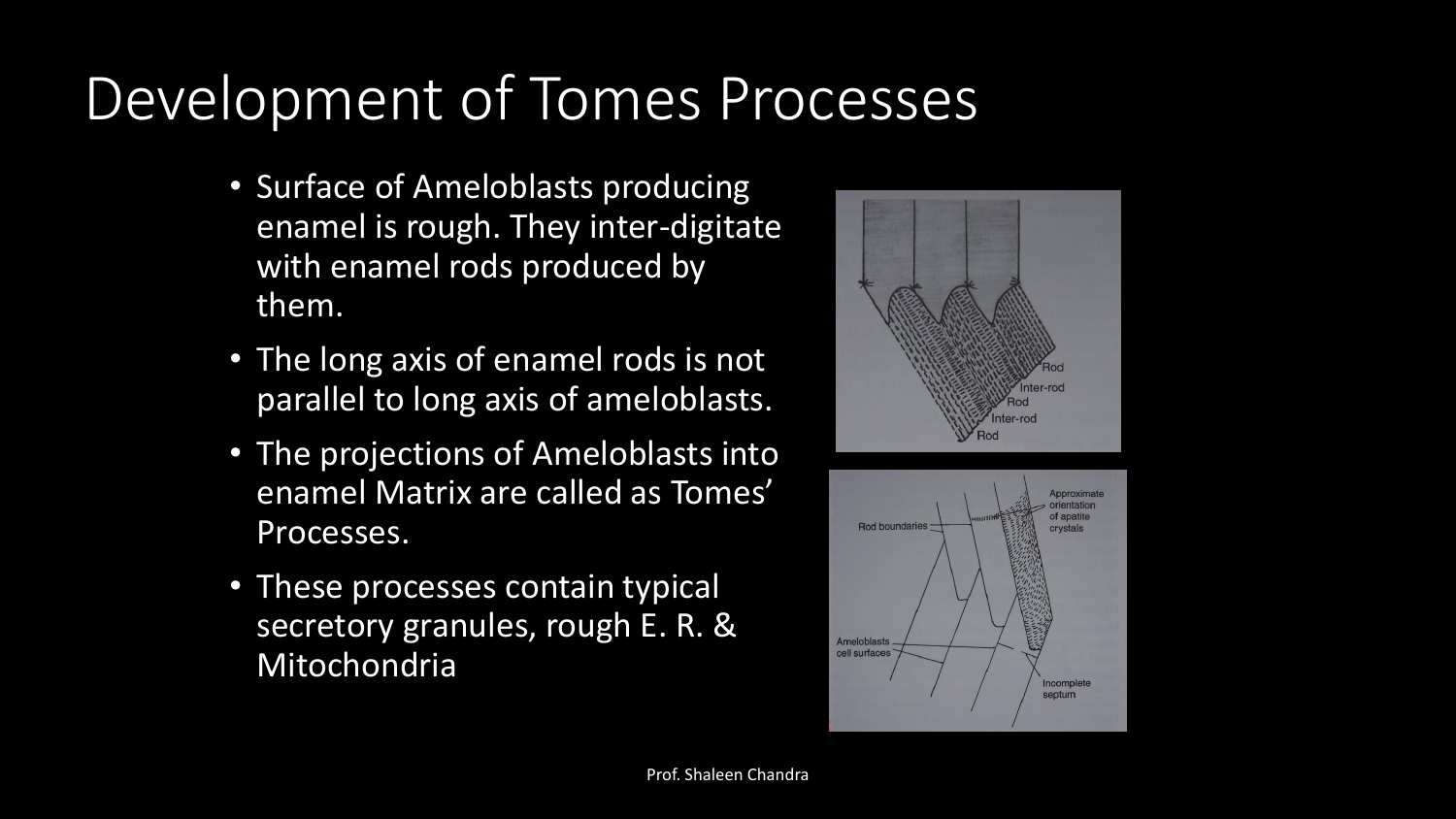- Secretion of Enamel matrix from Secretary granules occurs via narrow channels
- Each Ameloblast contributes to four E. Rods, and each E. Rod is formed by four Ameloblasts
- Head is secreted by one ameloblast and tail is secreted by three different ameloblasts

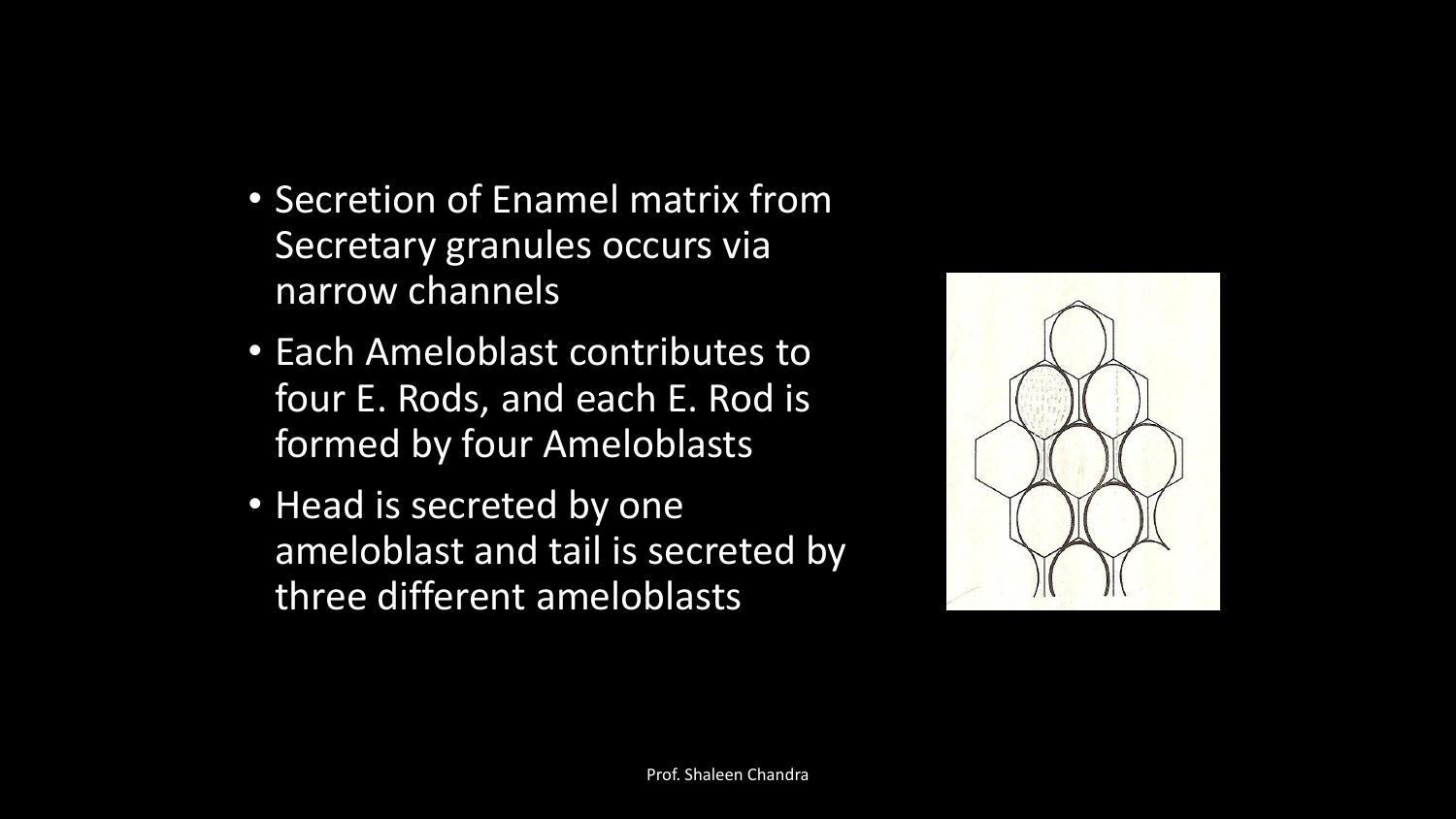Distal Terminal Bars:

-These separate Tomes processes from cell proper

-These are localized condensations of cytoplasmic substance.

-They are closely associated with thickened cell wall.

-Function is not well understood

Ameloblasts covering mature Enamel are shorter and have a morphology of absorptive cells showing villi & Mitochondria

Organic contents as well as water is lost from E. Matrix during mineralization, almost 90% of initially secreted protein is lost during maturation and what remains forms envelop around individual crystals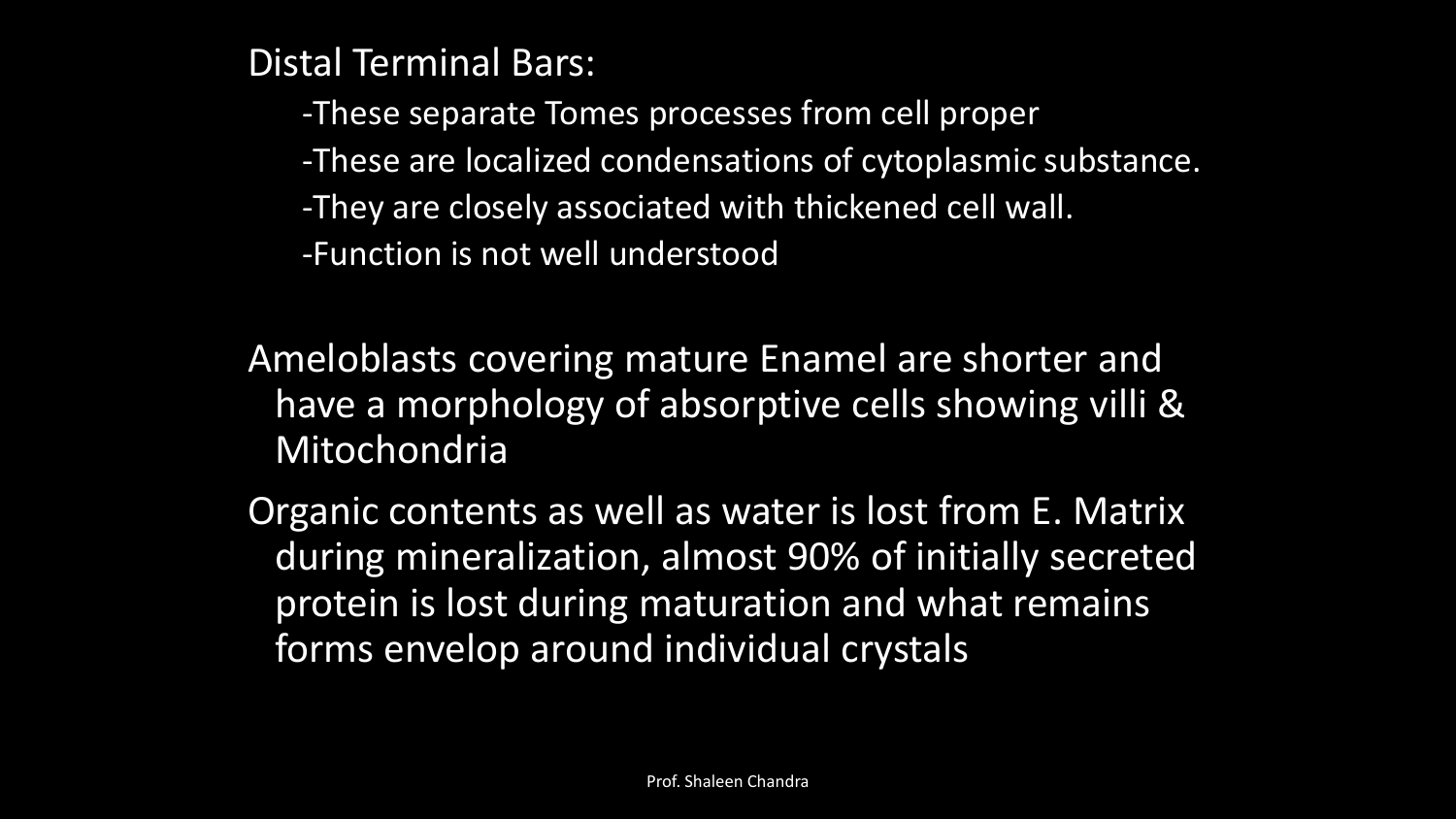#### Mineralization and Maturation of Enamel Matrix

- Occurs in two stages
	- In first stage immediate partial mineralization of matrix occurs in organic matrix segments and inter-prismatic segments as they are laid down This initial influx of minerals accounts for 25-30% of total mineral content.
	- Second stage or maturation: characterized by completion of mineralization. It begins at cusp tips and progresses cervically. However with each rod, mineralization begins at the dentinal end.